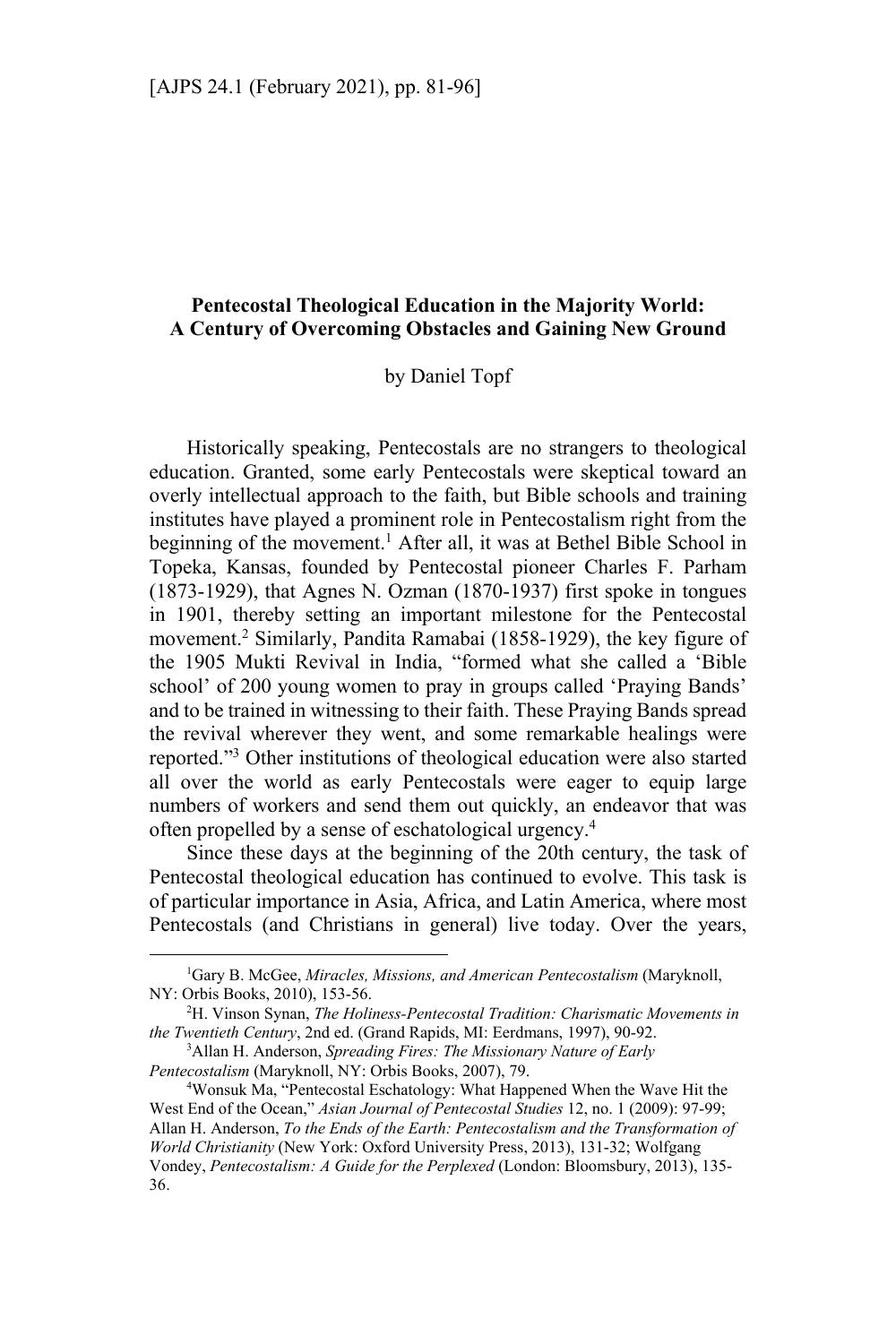Pentecostal theological education in the Majority World has had to deal with both obstacles and opportunities—four of which I intend to briefly describe in this essay.

- 1. Much of the early work of Pentecostal theological education was initiated by western missionaries who were influenced by key developments of the 19th century, such as colonialism and various revival movements.
- 2. Pentecostal theological education was sometimes severely affected by political pressure, an obvious example being China when it became a communist country in 1949.
- 3. Once colonialism ended, the work of providing Pentecostal theological education became more indigenous and often experienced rapid growth, a growth that usually had to be managed in the context of widespread poverty.
- 4. More recently, Pentecostal theological educators from the Majority World have begun to speak with their own voices, thereby enriching the global theological discourse that, in many ways, is still dominated by the West.

Amid these formidable challenges, Pentecostal theological education in the Majority World has proven to be exceptionally resilient and adaptable. Consequently, throughout Asia, Africa, and Latin America, there are countless success stories of how Pentecostal institutions of theological education made a tangible impact by training whole generations of committed workers who have become the leaders of a movement that today encompasses hundreds of millions of adherents.<sup>5</sup>

I will present here a panoramic overview of some of these accomplishments as they transpired under specific historical circumstances. I am doing so from the perspective of a missiologist from Germany who has spent several years in Asia, which is why the examples given are mostly from that part of the world—specifically from China, South Korea, North Korea, Vietnam, Malaysia, Indonesia, and the Philippines.

<sup>&</sup>lt;sup>5</sup>Younghoon Lee, "Pentecostal Mission in the Third Christian Millennium: An Introduction," in *Pentecostal Mission and Global Christianity: An Edinburgh Centenary Reader*, ed. Younghoon Lee and Wonsuk Ma (Oxford, UK: Regnum Books International, 2018), 2.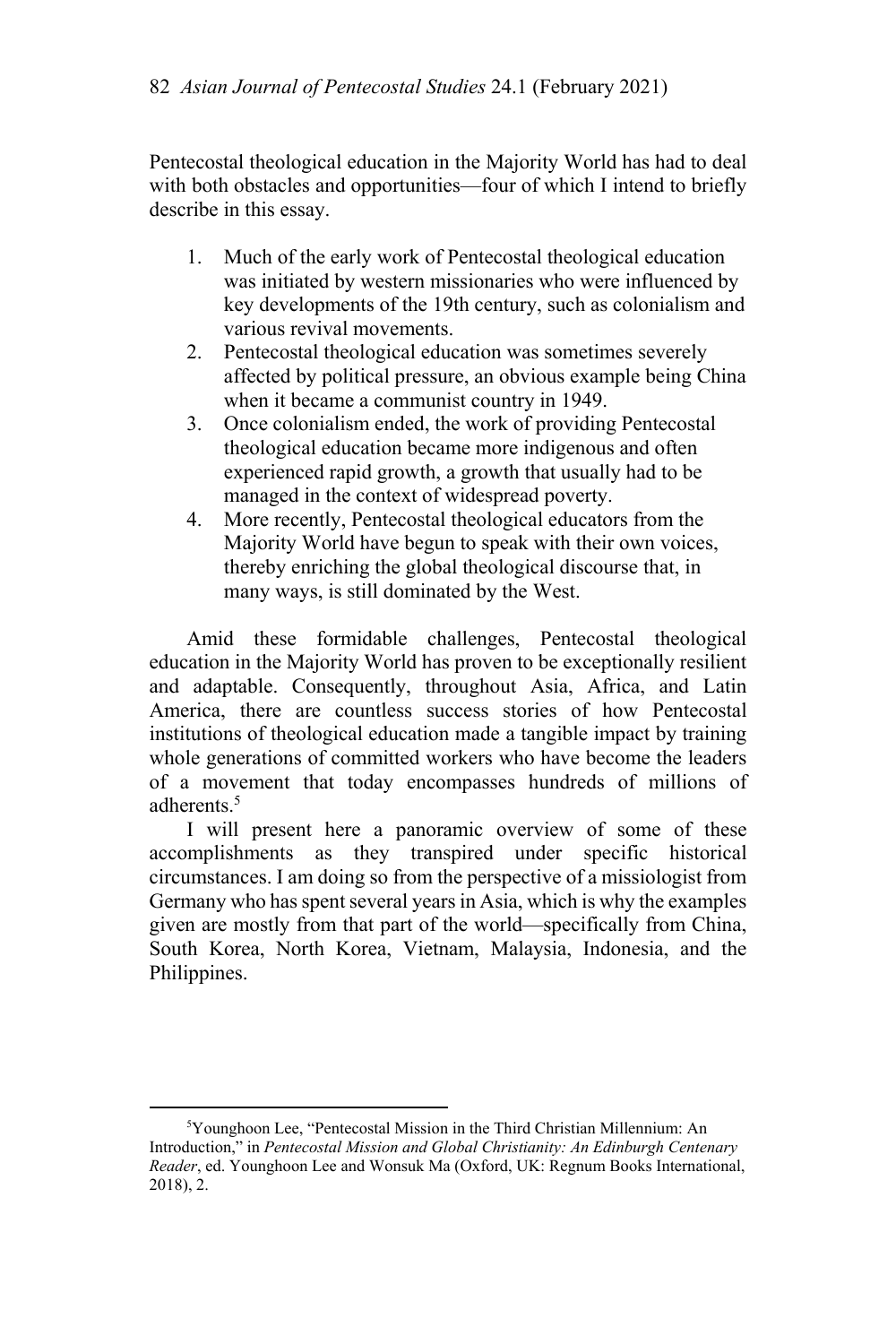## **The 19th-Century Legacy of Early Pentecostal Theological Education**

Like much of the Protestant missionary enterprise in the 19th century, Pentecostal missions in the first half of the 20th century were still heavily influenced by colonialism and its many negative connotations. Furthermore, much of the work in evangelism and church planting was initiated only by western missionaries, with most of the ministry being done by those indigenous Africans, Asians, and Latin Americans who had experienced the baptism of the Holy Spirit.<sup>6</sup> Nonetheless, it also needs to be emphasized that Pentecostal missionaries from the West committed themselves to difficult pioneer work that often required great sacrifice. In particular, western teachers and funds played a crucial role when it came to more formal expressions of theological education.

Early Pentecostal theological schools throughout the Majority World were strongly influenced by the western missionaries who often started them. Those missionaries, in turn, had been shaped by the evangelical movement of the 19th century, especially as it had developed in the United States.7 American evangelicals were passionate about establishing Bible schools in order to spread their understanding of the Christian faith. This movement "began in the 1880s, with the founding of New York Missionary Training Institute and, most important, Moody Bible Institute in Chicago."8

Early Pentecostals in the United States took their clues from their evangelical 'cousins', frequently imitating them and starting similar schools. However, many of these schools suffered from comparable limitations, including "few resources, minimal admissions requirements, and a short course of study."<sup>9</sup> Influenced by this legacy of 19th-century evangelicalism, Pentecostal schools developed certain characteristics, such as focusing on practical training (rather than on full-fledged degree programs), teaching a relatively insular curriculum, and emphasizing

 $\overline{a}$ 

<sup>6</sup> The emphasis on indigenous workers is one of the main contributions in Anderson's book, *Spreading Fires*, a theme also highlighted in *Ends of the Earth*, as well as in *An Introduction to Pentecostalism: Global Charismatic Christianity*, 2nd ed. (Cambridge, UK: Cambridge University Press, 2014), 12-15.

William K. Kay, *Pentecostalism* (London: SCM Press, 2009), 25-41; Steven J. Land, *Pentecostal Spirituality: A Passion for the Kingdom* (Cleveland, TN: CPT Press, 2010), 36-44; Harlyn Graydon Purdy, *A Distinct Twenty-First Century Pentecostal Hermeneutic* (Eugene, OR: Wipf and Stock, 2015), 30-60.

William Vance Trollinger, Jr., "Independent Christian Colleges and Universities," in *Religious Higher Education in the United States: A Source Book*, edited by Thomas C. Hunt and James C. Carper (London: Routledge, 1996), 522.

Trollinger, "Independent Christian Colleges and Universities," 523.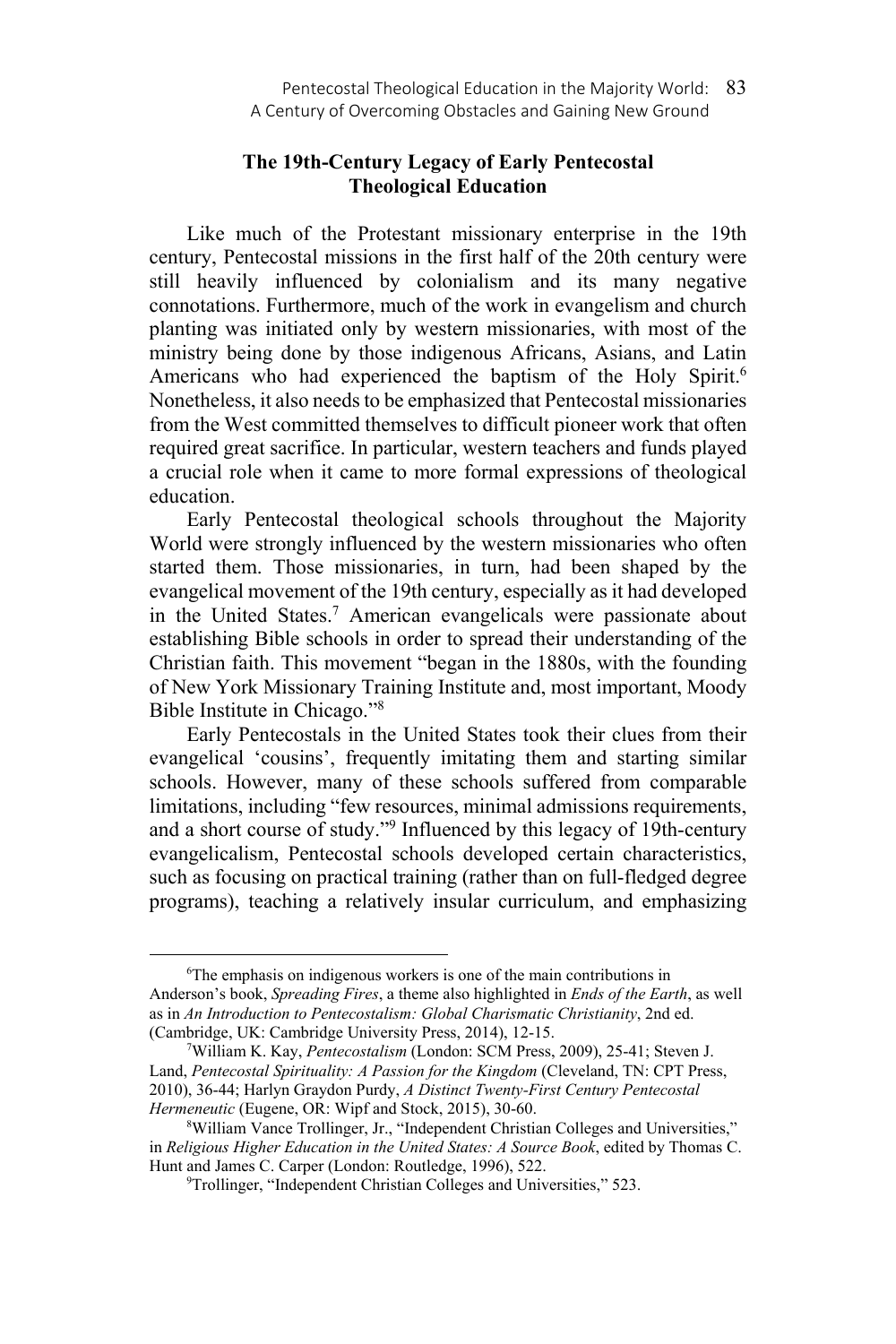holy living within a community devoted to serving the Church and spreading the gospel.<sup>10</sup>

Pentecostal schools not only looked like their evangelical counterparts, they also taught and promoted a similar theology. For example, because Pentecostals had almost no publications of their own, they used popular books within the evangelical movement as their textbooks, including the influential Scofield Reference Bible.<sup>11</sup> In this way, early Pentecostalism was heavily influenced by theological currents of the 19th century, such as revivalism, the Keswick movement, and the healing movement. While these influences included positive elements, there were also negative effects, such as the impact of fundamentalism, anti-intellectualism, and a pessimistic eschatology based on dispensational theology.12 Unfortunately, western Pentecostal missionaries brought these influences with them when they established Pentecostal institutions of theological education in the various mission fields of Asia, Africa, and Latin America.<sup>13</sup>

In addition to these historical and theological factors, Pentecostal Bible schools also suffered from a limited availability of funds, considering that most early Pentecostals came from a lower socioeconomic background.<sup>14</sup> The combination of these factors led to certain limitations and weaknesses that influenced development of Pentecostal theological education for decades to come, both in the United States and in the Majority World.

## **The Obstacle of Political Pressure**

At the beginning of the 20th century, many Christian missionary efforts were directed toward China—and understandably so, considering that it was (and remains) the world's most populous country.

<sup>10</sup>Paul W. Lewis, "Explorations in Pentecostal Theological Education," *Asian Journal of Pentecostal Studies* 10, no. 2 (July 2007): 170-173; Teresa Chai, "Pentecostal Theological Education and Ministerial Formation," in *Pentecostal Mission and Global Christianity*, ed. Wonsuk Ma, Veli-Matti Kärkkäinen, and J. Kwabena Asamoah-Gyadu

<sup>&</sup>lt;sup>11</sup>Gerald W. King, *Disfellowshiped: Pentecostal Responses to Fundamentalism in the United States, 1906–1943* (Eugene, OR: Wipf and Stock, 2011), 37, 96, 113, 120.<br><sup>12</sup>Gerald T. Sheppard, "Pentecostals and the Hermeneutics of Dispensationalism:

The Anatomy of an Uneasy Relationship," *Pneuma* 6, no. 2 (Fall 1984): 5-26; Rick M. Nañez, *Full Gospel, Fractured Minds? A Call to Use God's Gift of the Intellect*  (Grand Rapids, MI: Zondervan, 2005), 89-111; King, *Disfellowshiped*, 207-19;

Anderson, *Introduction to Pentecostalism*, 261.<br><sup>13</sup>Anderson, *Ends of the Earth*, 133-37; *Introduction to Pentecostalism*, 245.<br><sup>14</sup>I discuss this combination of factors in more detail in my article

<sup>&</sup>quot;Fundamentalism, Marginalization, and Eschatology: Historical, Socio-Economic, and Theological Factors Influencing Early Pentecostal Theological Education," *Spiritus: ORU Journal of Theology* 5, no. 1 (Spring 2020): 99-119.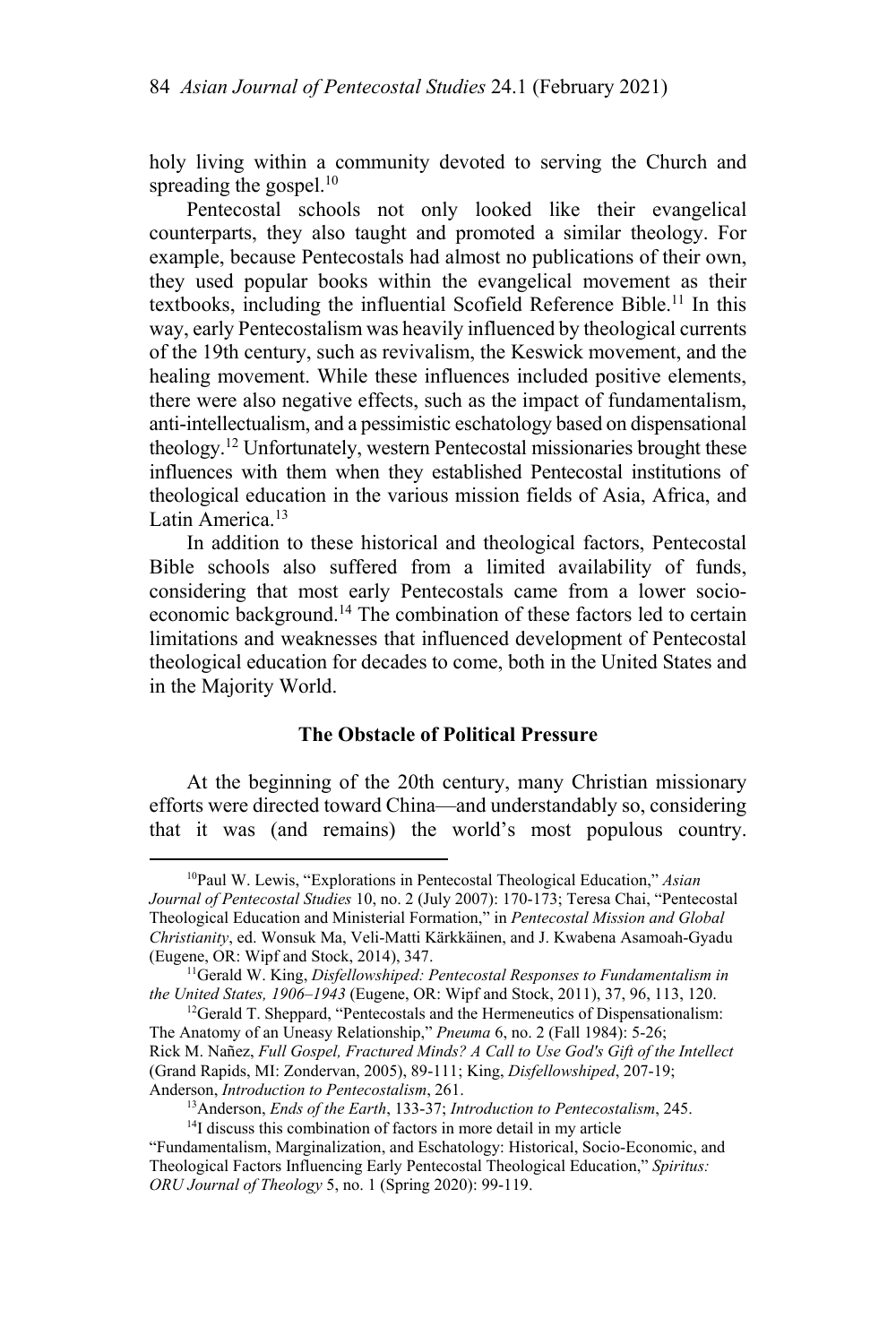Pentecostals likewise identified China as a top priority in terms of foreign missions so that, by 1920, "There were more foreign Pentecostal missionaries in China than in any other country."15 These missionary efforts included investments in theological education.

One notable example was that by George (1888-1975) and Margaret Kelley (1889-1933), who received God's calling in 1909 to serve in China and arrived in Hong Kong a year later.<sup>16</sup> In 1914, they opened for "our converts who wish to be workers for the Lord"<sup>17</sup> a school which by 1917 had turned into a "two- to three-year training school for Chinese preachers."18 It was affiliated with the Assemblies of God (AG) and was located in the southern part of China in Sainam (near Guangzhou).<sup>19</sup>

Another example was that by William W. Simpson (1869-1961), who had gone to China in 1892 as a Christian and Missionary Alliance  $(C&MA)$  missionary.<sup>20</sup> However, he became interested in Pentecostalism and in 1918 returned to China with his family as AG missionaries. Only two years later, he reported having twenty-four students at his Bible school in Minzhou, Gansu Province.<sup>21</sup> In fact, assisting in the training of ministers became a large part of his ministry, especially through the North China Truth Bible Institute, which he founded in Beijing in  $1922.<sup>22</sup>$ 

Simpson's Bible school continued its work until the early 1950s, when Mao Zedong (1893-1976) forced all foreign missionaries to leave. This was a major blow, especially as Mao's Communism became even more oppressive in the 1960s, when he attempted to eradicate all religions in China. However, as Pentecostal educator Teresa Chai explains, the political oppression taking place in the People's Republic

<sup>&</sup>lt;sup>15</sup>Anderson, *Spreading Fires*, 142.<br><sup>16</sup>George M. Kelley, "The Gospel in Foreign Lands," *The Pentecostal Evangel* (April 1929): 10.<br><sup>17</sup>Quoted in McGee, *Miracles, Missions, and American Pentecostalism*, 163.<br><sup>18</sup>Anderson, *Spreading Fires*, 116.<br><sup>19</sup>I acknowledge my bias of listing several examples of Pentecostal theological

education from within the Assemblies of God in this essay, considering that I received my MA from Global University while I lived in China and my MDiv from TCA College in Singapore. Having said this, "It is interesting to note that the Assemblies of God internationally has more Bible schools and training institutions than any other world Christian fellowship"— Robert W. Houlihan, "Assessing Missional Ministries in the Pentecostal Church," in *Theological Education in a Cross-Cultural Context: Essays in Honor of John and Bea Carter*, ed. A. Kay Fountain (Baguio City, Philippines: APTS Press, 2016), 85.<br><sup>20</sup>Remarkably, the Biographical Dictionary of Chinese Christianity describes

Simpson as a "Missionary in China and Tibet with a focus on training Chinese clergy," thereby highlighting his role in theological education (http://bdcconline.net/en/stories/ simpson-william-wallace).<br><sup>21</sup>Anderson, *Spreading Fires*, 132.<br><sup>22</sup>Chai, "Pentecostal Theological Education," 348.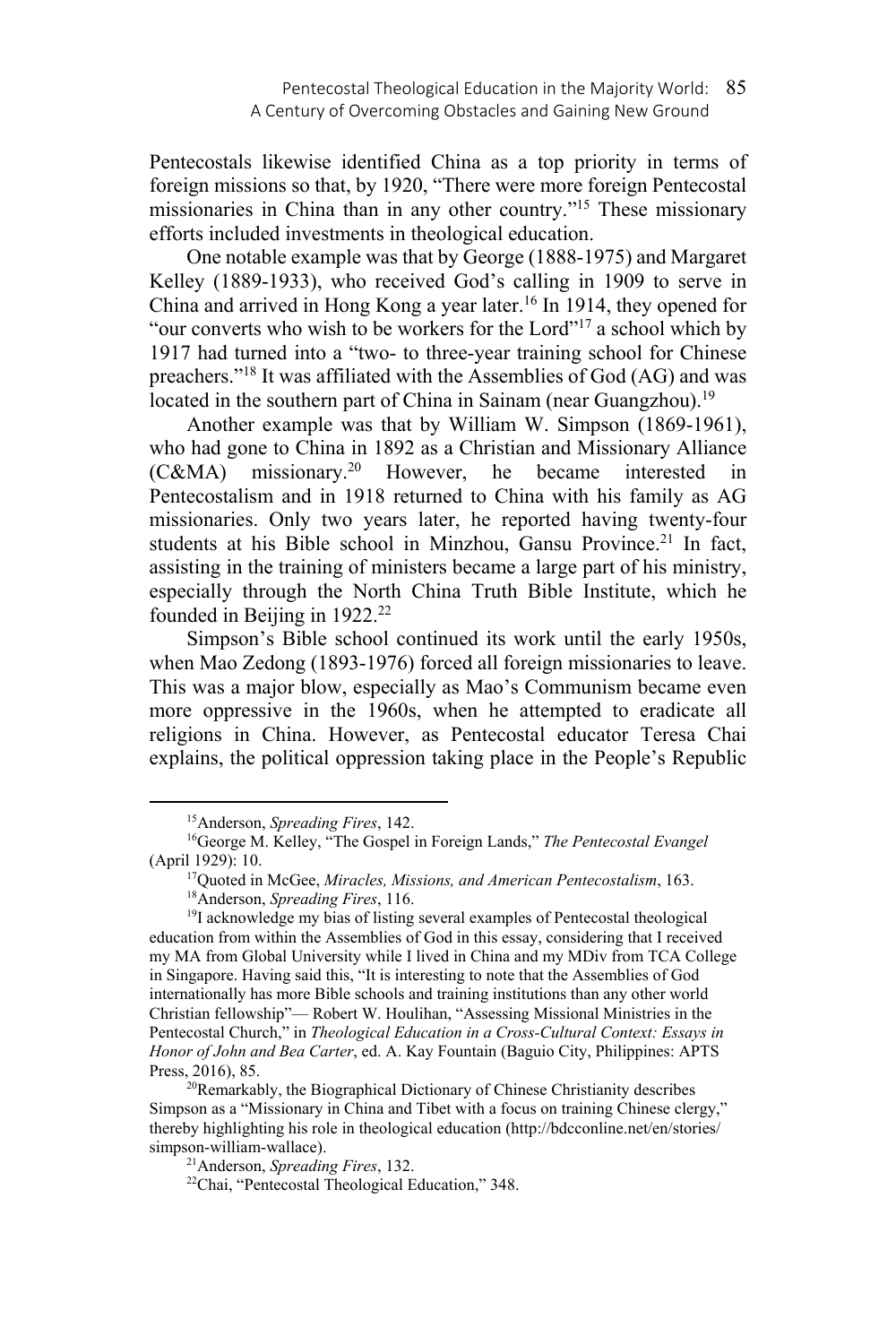of China (so called since 1949) had a beneficial effect on some of the work in other countries in the region:

Following the evacuation of the missionaries, many relocated to neighboring countries where they could still use Mandarin and other Chinese dialects they had acquired or just to continue to serve in Asia. As a result from the mid-1940s through the 1950s, a total of twelve theological institutions were established in Indonesia (5), Philippines (3), Hong Kong (1), Australia (1), Korea (1), and Japan (1). Today these numbers have grown by leaps and bounds.<sup>23</sup>

In addition, the work of theological education in China continued to develop as well, even in the absence of western missionaries.

Granted, in communist China, when it came to more formal institutions like Bible schools, many of the buildings that had been built in the early years were destroyed. In fact, the only seminaries that can operate openly today are those associated with the Three-Self Patriotic Movement, the nation's official Protestant church, which is directly controlled by the Communist Party. Pentecostals who desire to remain independent must conduct their theological education in unregistered training institutes.

Nevertheless, throughout China, independent house churches are flourishing; and as the research of Luke Wesley has shown, many of them have a Pentecostal orientation.<sup>24</sup> House church networks, such as the True Jesus Church and China for Christ, now have millions of members, which means they need to find ways to train large numbers of pastors and leaders. This often occurs in informal or semi-formal settings, providing a form of training that traditionally was of a shortterm nature; however, more recently there has been a growing interest in receiving more established forms of theological training.<sup>25</sup>

Political pressure and persecution has been an obstacle to formal Pentecostal education in other countries as well. For much of the second half of the 20th century, this kind of pressure was primarily due to Communism, which controlled not only China, but also the Soviet Union and all of Eastern Europe. Although the influence of Communism has significantly decreased since the fall of the Berlin Wall in 1989 and

 $23$ Ibid., 349.

<sup>&</sup>lt;sup>24</sup>Luke Wesley, *The Church in China: Persecuted, Pentecostal, and Powerful* (Baguio City, Philippines: AJPS Books, 2004).

<sup>&</sup>lt;sup>25</sup>Selena Y. Z. Su and Dik Allan, "Self-Narration and Theological Formation of Contemporary Chinese House Church Networks," in *Asia Pacific Pentecostalism*, ed. Denise A. Austin, Jacqueline Grey, and Paul W. Lewis (Leiden, The Netherlands: Brill, 2019), 61-84.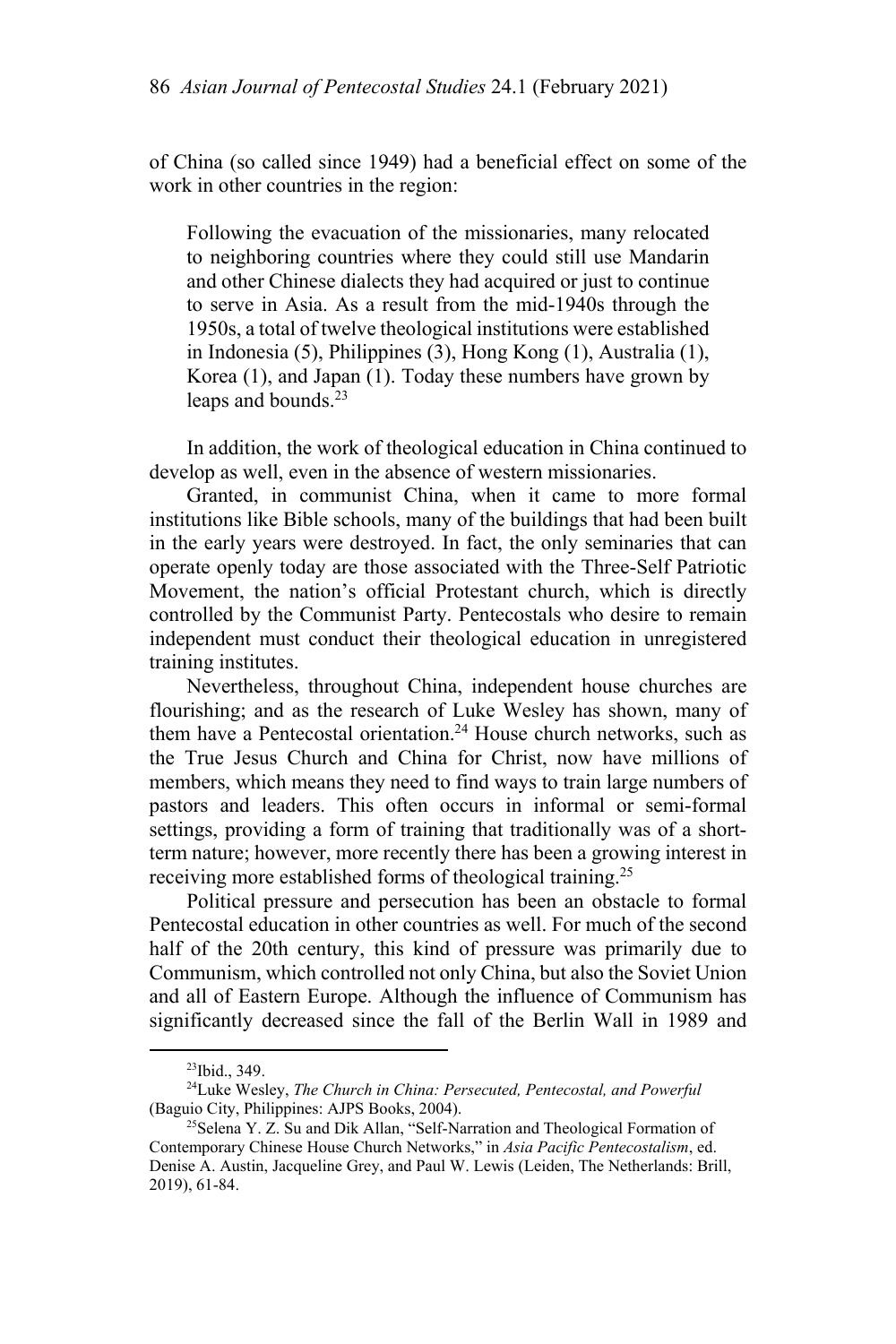disintegration of the Soviet Union in the 1990s, it continues to be an oppressive force in countries like Vietnam, Cuba, and North Korea. And of course political restrictions are also affecting the work of Pentecostals in many Islamic nations.<sup>26</sup> In countries like Afghanistan, Yemen, and Somalia, the number of indigenous Pentecostal believers continues to be minuscule; and given the authoritative nature of Islamic regimes and cultures, it is almost impossible to conduct any kind of systematic theological education. $27$ 

## **Managing Growth with Scarce Resources**

Much of the growth of the Pentecostal church in the Majority World took place after countries in the Global South gained political independence. In the post-colonial age, indigenous churches and their leaders grew in confidence that God's Spirit had empowered and commissioned them to reach their fellow citizens and neighbors, while also teaching and training a new generation of pastors. Consequently, there was also notable growth in the area of theological education. Besides the quantitative growth in the years after World War II, qualitative growth occurred as well. And while in the colonial era pioneering Pentecostal missionaries had often only started short-term training institutes, now many indigenous leaders took steps to upgrade the existing schools by offering entire degree programs.<sup>28</sup>

Indonesia, for instance, declared independence in 1945, a move that the Dutch, who had colonized the archipelago, accepted in 1949. However, already in 1935, Bethel Temple missionary W. W. Patterson

 $26$ According to the World Watch List published by Open Doors, the countries with the most severe persecution of Christians are North Korea, Afghanistan, and Somalia (https://www.opendoorsusa.org/christian-persecution/world-watch-list/).

 $^{27}$ With less than 0.1% followers of Jesus (including Pentecostals), Afghanistan, Yemen, and Morocco are the countries with the lowest Christian population in the world, according to Operation World (http://www.operationworld.org/hidden/highest-christianpopulation). As the Assemblies of God World Missions reports, there are 26 countries without a single AG church, which means there is an even larger number of countries without any AG Bible schools (https://warehouse.agwm.org/repository/flipbook/vitalstatistics/).<br><sup>28</sup>For example, one Pentecostal scholar from Indonesia writes regarding the

situation in his home country: "When missionaries were in the top leadership position (i.e., presidents) of Bible schools, most of these schools only offered a three-year diploma program. Indonesian Bible schools nowadays, however, have begun to concentrate on offering higher degrees of education. Many of these schools have developed master's degree programs, and some now even offer doctorate programs."— Ekaputra Tupamahu, "American Missionaries and Pentecostal Theological Education in Indonesia," in *Global Renewal Christianity: Spirit-Empowered Movements Past, Present, and Future*, vol. 1, *Asia and Oceania*, ed. Vinson Synan and Amos Yong (Lake Mary, FL: Charisma House, 2016), 251.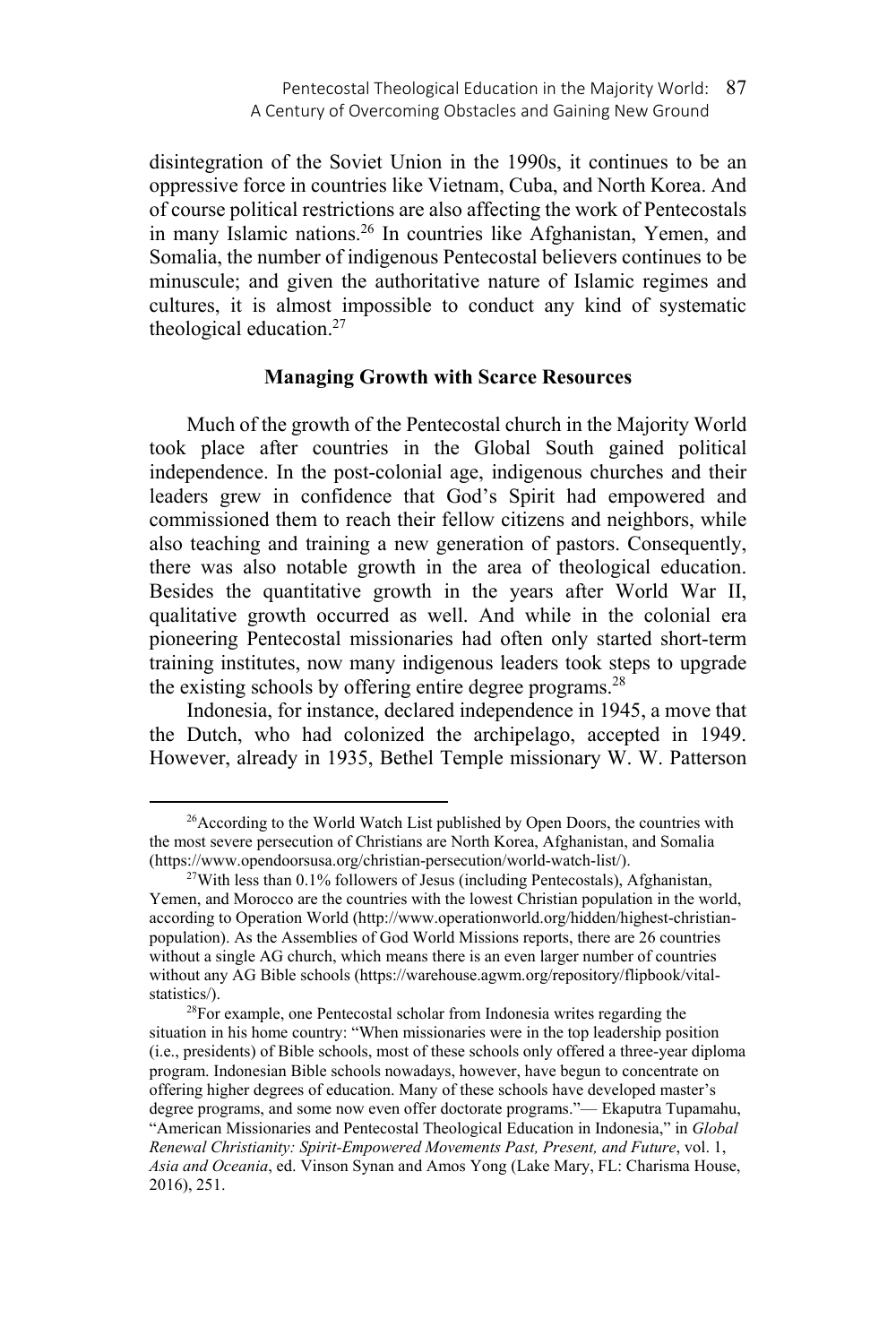had opened a Bible school in Surabaya, a port city on the island of Java.<sup>29</sup> After World War II, more theological institutions were established, such as the Djakarta Bible Institute and Bethel Bible Institute in Maluku. The one in Maluku was started with the help of the AG missionary Ralph M. Devin (1898-1951) in 1949; and as that work continued to grow, his wife Edna (1898-1982) reported in 1956: "Our five Bible schools are trying to train enough workers to reach the eighty million souls in Indonesia." $30$ As this quote demonstrates, the means available to early Pentecostals were often insufficient, especially in comparison with the magnitude of their task.

In many cases, expansion of theological institutions in the Majority World took place in the context of widespread poverty and was therefore supported with finances and scholars from western countries, as the following example of the Far East Advanced School of Theology (FEAST) in the Philippines demonstrates.31

Planning for this important institution began in 1960, when it was recognized that "the continued development of the rapidly growing Assemblies of God national churches of Asia Pacific could only be realized through the training of leaders beyond the level of the three-year Bible institutes then operating in many countries."32 Initially located in Manila, FEAST opened on July 29, 1964, "having accepted six of the seventeen applicants for study," its founding president Harold Kohl (1923-2005) reported.33 In 1978, the school introduced master's programs; in 1986, it moved to Baguio City (compared to Manila, less expensive); and in 1989, it changed its name to Asia Pacific Theological Seminary (APTS). Today, considered one of the best Pentecostal

<sup>&</sup>lt;sup>29</sup>Daniel A. Reed, "From Bethel Temple, Seattle to Bethel Church of Indonesia: Missionary Legacy of an Independent Church," in *Global Pentecostal Movements: Migration, Mission, and Public Religion*, ed. Michael Wilkinson (Leiden, The Netherlands: Brill, 2012), 100.<br><sup>30</sup>Quoted in Tupamahu, "American Missionaries," 245.

<sup>&</sup>lt;sup>31</sup>For the crucial support and leadership provided by Korean and American scholars, see Dynnice Rosanny D. Engcoy, "A Historical Sketch of Wonsuk and Julie Ma," in *A Theology of the Spirit in Doctrine and Demonstration: Essays in Honor of Wonsuk and Julie Ma*, ed. Teresa Chai (Eugene, OR: Wipf and Stock, 2014); "Fulfilling a Vision: Reaching and Training in Many Nations," in *Training Asians to Reach the World: Essays Honoring Everett and Evelyn McKinney for 50 Years in Missions*, ed. Dave Johnson (Baguio City, Philippines: APTS Press, 2019). 32John F. Carter, "Reflections of the Current President," in *Reflections on* 

*Developing Asian Pentecostal Leaders: Essays in Honor of Harold Kohl*, ed. A. Kay Fountain (Baguio City, Philippines: APTS Press, 2014), 39-40.<br><sup>33</sup>Harold Kohl, "F.E.A.S.T.—A Year of Beginning," *The Pentecostal Voice* (May

<sup>1965): 6.</sup>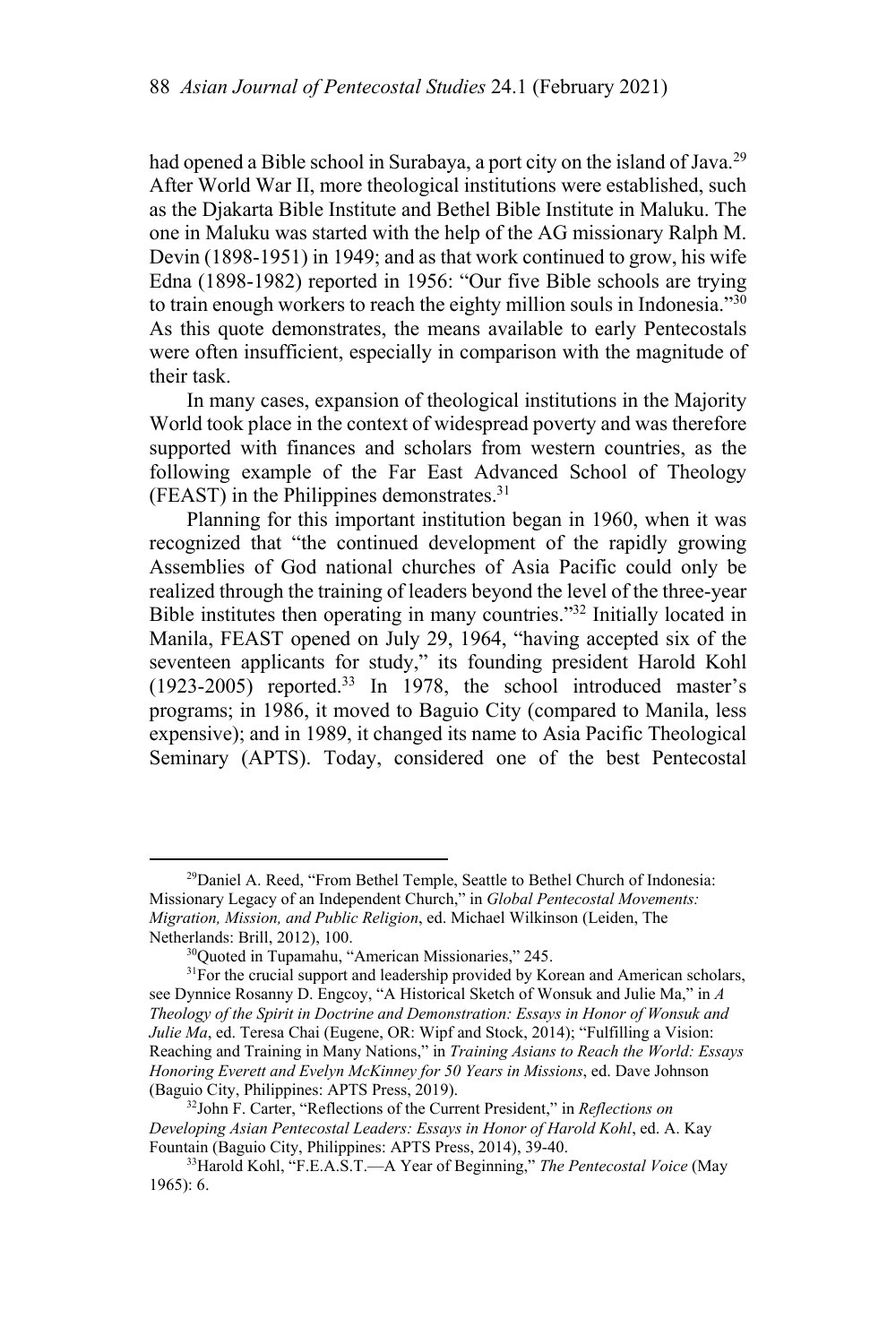seminaries in the region, it continues to equip both Filipinos and students from other countries for the work of the ministry.34

However, while celebrating the accomplishments of institutions like APTS, it is also important to highlight some of the shortcomings in the history of Pentecostal theological education. South African Pentecostal scholar Allan H. Anderson offers the following critique, which is worth quoting here in full:

Because they were such a small minority, early Pentecostals suffered from a siege mentality and shunned universities. But Pentecostal Bible schools sometimes nurtured a polemical and confrontational approach to academic theology and sought to preserve distinctive Pentecostal doctrines. The problem is exacerbated when this approach is exported outside the western world, is unrelated to Majority World contexts and is overly reliant upon foreign personnel to maintain. The result is that western conservatism and pre-millennial eschatological pessimism become "orthodoxy" in Pentecostal institutions around the world. Silence in the face of oppressive regimes, racism and ethnic cleansing are disturbing features of Pentecostalism's recent history. Sometimes dominant foreign missions with insensitive, patronizing and even imperialistic attitudes have tended to stifle protest and constructive change. These problems are even further aggravated when newly educated Pentecostal pastors in the Majority World reproduce western forms of theologizing. New initiatives in providing relevant theological education for their own contexts are very few and far between.35

Whether or not one concurs fully with Anderson's assessment, there is widespread agreement that Pentecostals from the Majority World need to develop contextualized forms of theological education and to formulate their own theologies, both of which will be the topic of the following (and final) section of this essay.

 $\overline{\phantom{a}}$ <sup>34</sup>For the funding needs of FEAST/APTS and other institutions of theological education like Bethel Bible Institute (BBI), see David M. Johnson, *Led by the Spirit: The*  History of the American Assemblies of God Missionaries in the Philippines (Pasig City, Philippines: ICI Ministries, 2009), 42, 134-38, 244, 307-11, 479. 35Anderson, *Introduction to Pentecostalism*, 243-44.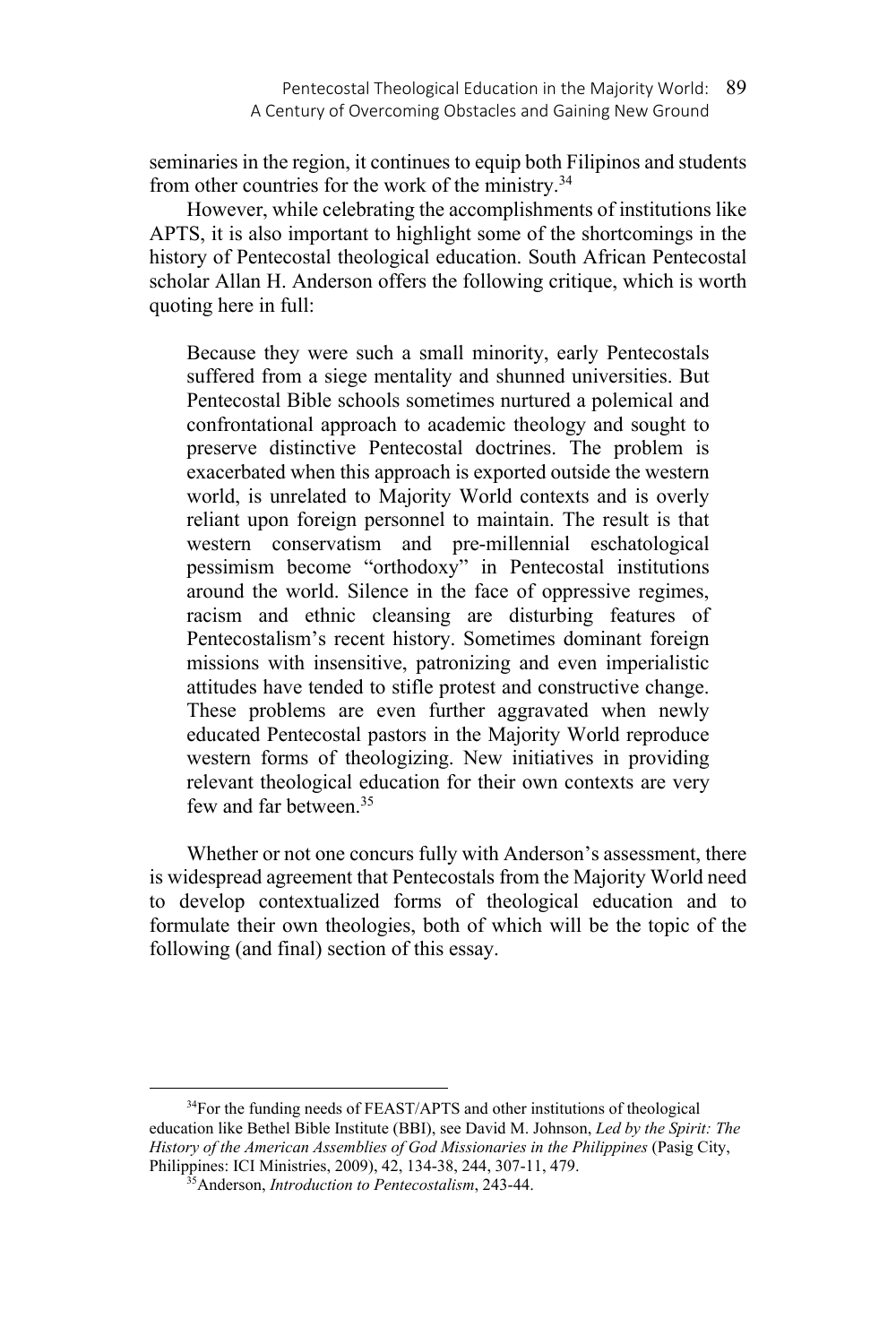## **Gaining New Ground Through Efforts in Self-Theologizing**

As described above, Pentecostal theological education in the Majority World usually began through the work of missionaries who started Bible schools in various parts of Asia, Africa, and Latin America. In the second half of the 20th century, these institutions grew and expanded, often under the leadership of indigenous pastors and scholars, thereby initiating a post-colonial phase of Pentecostal theological education. Nevertheless, western influences remained, particularly regarding the formulation of theology, because most theological resources (e.g., PhD programs, publishing houses, academic conferences) continued to be strongest in the West. In recent years, however, some of these dynamics have begun to change, thereby opening a new and exciting chapter in Pentecostal theological education that will increasingly be shaped by movers and shakers in the Majority World.

While Pentecostals have always been strong in starting selfsupporting, self-governing, and self-propagating churches, the remaining challenge for the 21st century will be to have self-theologizing institutions in the Global South as well.<sup>36</sup> This fourth 'self' principle is particularly relevant for the realm of theological education because, as African scholar Joseph Bosco Bangura explains, "Even though much has been made about the need to contextualize theology so that it can serve the needs of churches in the southern hemisphere, little has been done to contextualize theological education itself, which is the bedrock of any contextual theology."37

One country where this is already happening is South Korea, as it boasts one of the strongest Pentecostal movements in the world today, which includes being home to Yoido Full Gospel Church (YFGC), the largest Christian congregation in the world. YFGC was founded by David Yonggi Cho, who became a pastor in 1956 after attending the Full Gospel Bible College (AG) in Seoul, which makes for an impressive example of how influential Pentecostal schools have been in raising up

<sup>36</sup>The missiological principle of the "three selfs" goes back to Henry Venn (1796-1873) and Rufus Anderson (1796-1880), while the fourth principle of self-theologizing has only been emphasized more recently. David J. Bosch, *Transforming Mission:* 

*Paradigm Shifts in Theology of Mission* (Maryknoll, NY: Orbis Books, 2011), 314, 460-63. 37Joseph Bosco Bangura, "Theological Education for a Religiously Radicalized World: An African Pentecostal Assist," *International Review of Mission* 106, no. 1 (June 2017), 163.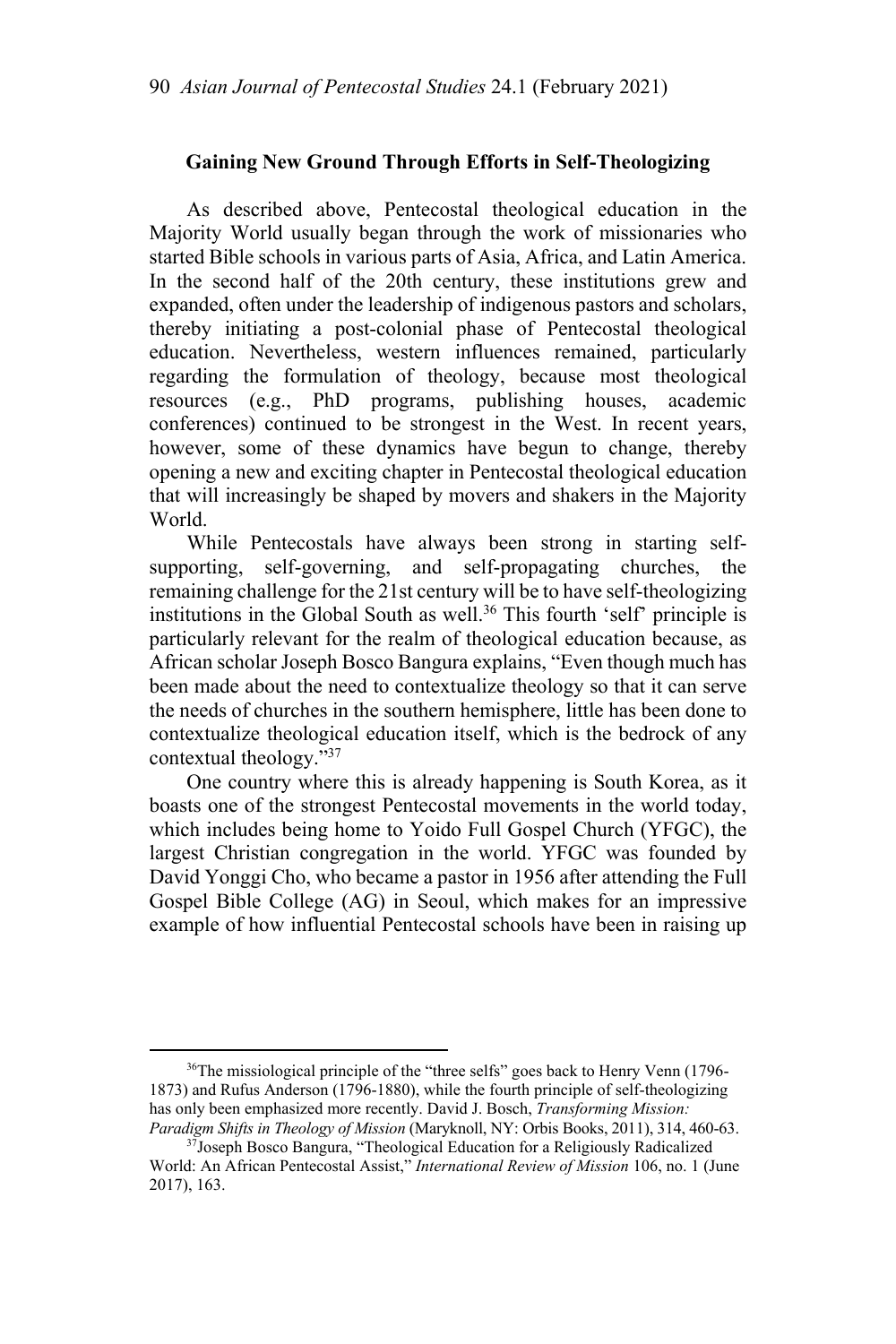leaders for the Pentecostal movement.<sup>38</sup> Today, South Korea not only has some of the largest seminaries in the world but, since 1997, has also been home to Hansei University, a full-fledged Pentecostal university.<sup>39</sup> It is therefore fair to say that, in South Korea, Pentecostal theological education has come full circle—a development that has also taken place in other parts of the Majority World.40

There are other self-theologizing 'voices' from the Majority World as well. Simon Chan, a theologian with an Assemblies of God background, has proposed an alternative approach to western theology, one that is based on "thinking the faith from the ground up,"41 as the title of his book states. Julie C. and Wonsuk Ma, who were Korean missionaries serving in the Philippines, are widely recognized for their contextualized reflections.42 And at APTS, the *Asian Journal of Pentecostal Studies*, launched in 1998, has increasingly focused on contextual themes that are especially relevant for the Asian continent.<sup>43</sup>

One of the reasons theology in the past was dominated by western thought is because theological education has mostly been expressed in western languages, such as English, French, and German. The lack of local resources is a challenge in a variety of countries, including Thailand, where this is a major problem . . .

. . . because of the dearth of theological writing in general and on Pentecostal theology, particularly by Thai scholars and

 $\overline{\phantom{a}}$ 

a noticeable trend in sub-Saharan Africa, where a substantial number of Pentecostal universities (like Central University and Covenant University) have developed in recent years. Jeffrey S. Hittenberger, "Globalization, 'Marketization,' and the Mission of Pentecostal Higher Education in Africa," *Pneuma* 26, no. 2 (Fall 2004): 197-204. 41Simon Chan, *Grassroots Asian Theology: Thinking the Faith from the Ground Up*

(Downers Grove, IL: IVP Academic, 2014). Remarkably, however, Chan's degrees are from Asian Theological Seminary, South East Asia Graduate School of Theology, and Cambridge University, while his teaching career was centered on Trinity Theological College in Singapore—none of which are Pentecostal institutions of theological education (http://atesea.net/publication/asia-journal-of-theology-editor/).

<sup>42</sup>Julie C. Ma and Wonsuk Ma, *Mission in the Spirit: Towards a Pentecostal/Charismatic Missiology* (Eugene, OR: Wipf and Stock, 2010). 43The volumes of this journal are available through the website of APTS Press

(https://www.aptspress.org/asian-journal-of-pentecostal-studies/).

<sup>38</sup>Anderson, *Ends of the Earth*, 108; Younghoon Lee, "The Life and Ministry of David Yonggi Cho and The Yoido Full Gospel Church," in *David Yonggi Cho: A Close Look at His Theology and Ministry*, ed. Wonsuk Ma, William W. Menzies, and Hyeonsung Bae (Baguio City, Philippines: APTS Press, 2004), 3-4. As Arthur B. Chesnut (1915–2008), the first AG missionary sent to Korea, reported: "There was a heavy need for a Bible school," which was started in April 1954 and only had 18 students in its first year. Special thanks to the AGWM archives, specifically to Cathy J. Ketcher, who sent me this undated manuscript (July 28, 2020, personal communication).<br><sup>39</sup>See also the website of Hansei University (http://hskli.com/eng).<br><sup>40</sup>Progressing from Bible schools to accredited colleges and even universities is a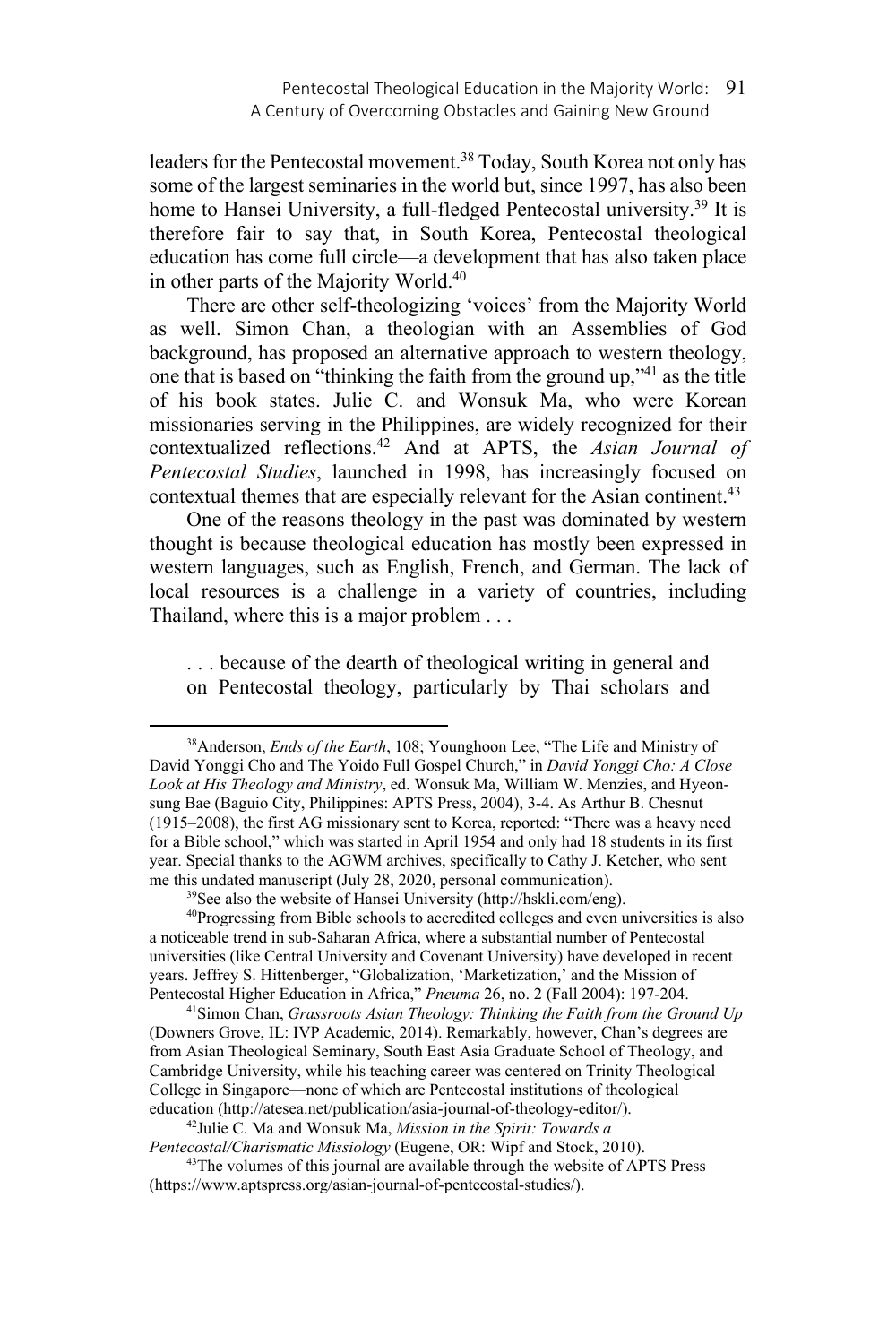leadership. The vast bulk of Christian material is translated from Western writers... The lack of Thai Pentecostal theological reflection is increased because so many who pursue advanced education and degrees do so in institutions that are not Pentecostal.<sup>44</sup>

Publishing theological materials in non-western languages is therefore an important step toward building a global community of scholars and students representing various groups within the body of Christ. This includes the need for offering entire degree programs in languages like Chinese, as has been the case at the Bible College of Malaysia.45 This school within the Pentecostal tradition began in 1960; some twenty-five years later, it established a Chinese theology department; and since 2014, it has been offering a Chinese counseling program. In Hong Kong, the faculty of Ecclesia Bible College launched the *Chinese Journal of Pentecostal Theology* in 2017—an important milestone, considering that this is "the first Chinese language journal of its kind."46

#### **Conclusion**

In this essay, I have presented an overview of the development of Pentecostal theological education throughout the Majority World in the past century. Specifically, I highlighted four areas with significant impact on the development of Bible schools and seminaries in various parts of Asia, Africa, and Latin America. *First,* early Pentecostal theological education was strongly influenced by western missionaries, who need to be celebrated for their courage and sacrifice, but also must be critiqued for their entanglement with colonialism and lack of contextualization. *Second*, Pentecostal theological education was especially difficult to establish when operating under authoritative regimes, a challenge that still exists in communist countries (e.g., China, Vietnam, North Korea) and many nations within the Islamic world. *Third*, after gaining independence from their colonial powers, many countries in the Majority World experienced rapid growth in their churches, leading to greater demand for theological education—a growth that often had to be managed with a scarcity of resources. *Fourth*, even though most theological resources continue to be allocated in the West, institutions of Pentecostal theological education in the Majority World

<sup>44</sup>James Hosack and Alan R. Johnson, "Pentecostalism in Thailand," in *Global* 

*Renewal Christianity*, 209.<br><sup>45</sup>See also the website of the Bible College of Malaysia (http://bcm.org.my/home).<br><sup>46</sup>Menzies, "Pentecostals in China," 88.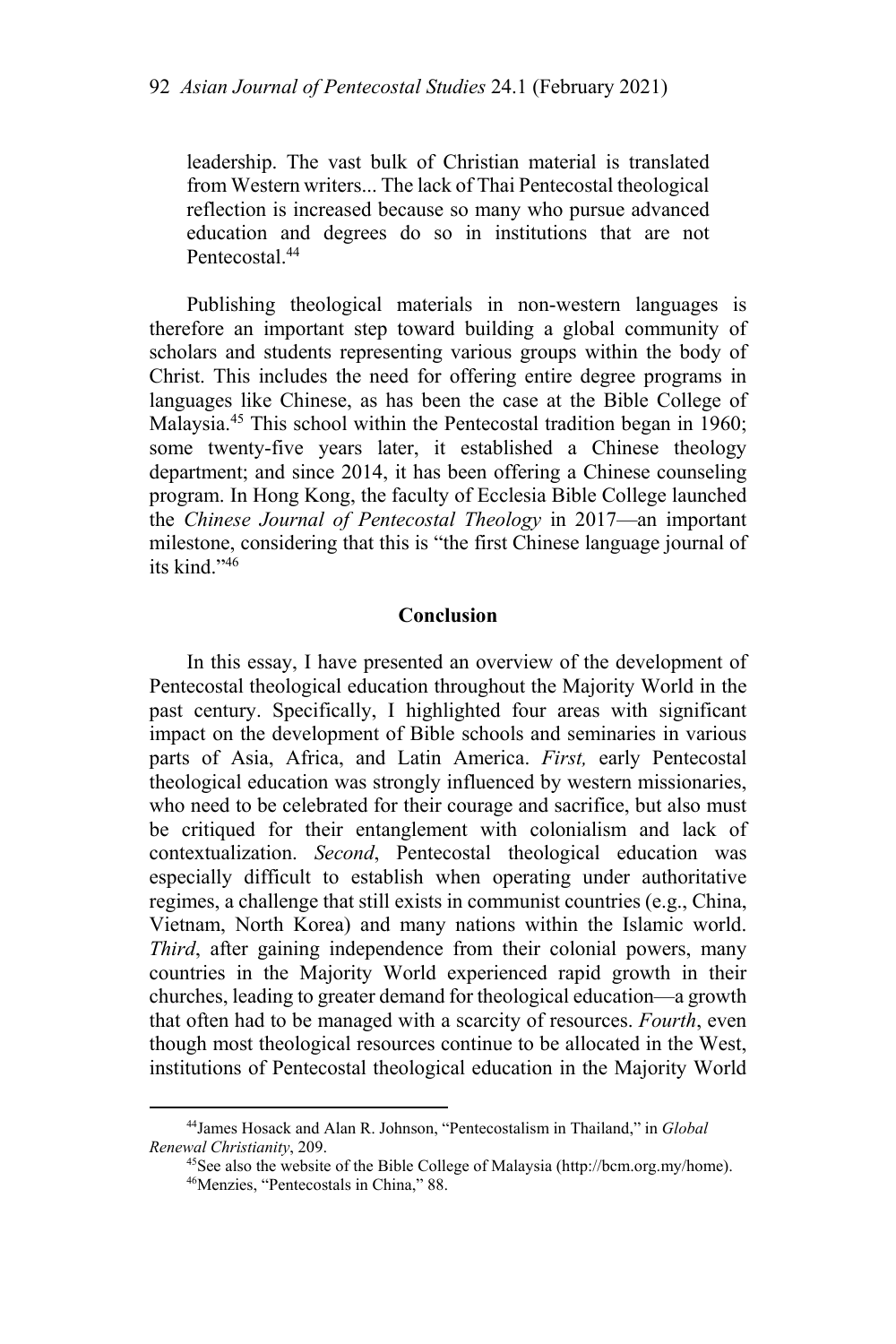are increasingly self-theologizing, thereby finding and expressing their own voice.

Given the vastness of this topic, I have barely scratched the surface, and much work still needs to be done in order to adequately tell the story of Pentecostal theological education in Asia, Africa, and Latin America. The accounts of how early Pentecostal missionaries started Bible schools and training institutes in the Majority World and of how indigenous leaders and scholars then developed them and began new centers of theological training are important because they provide a glimpse into a chapter of global Christianity that is still being written. In this new era of interdependence and globalized connections, Pentecostal theological education plays a significant role because it provides a platform for creating and expressing a plurality of theologizing voices.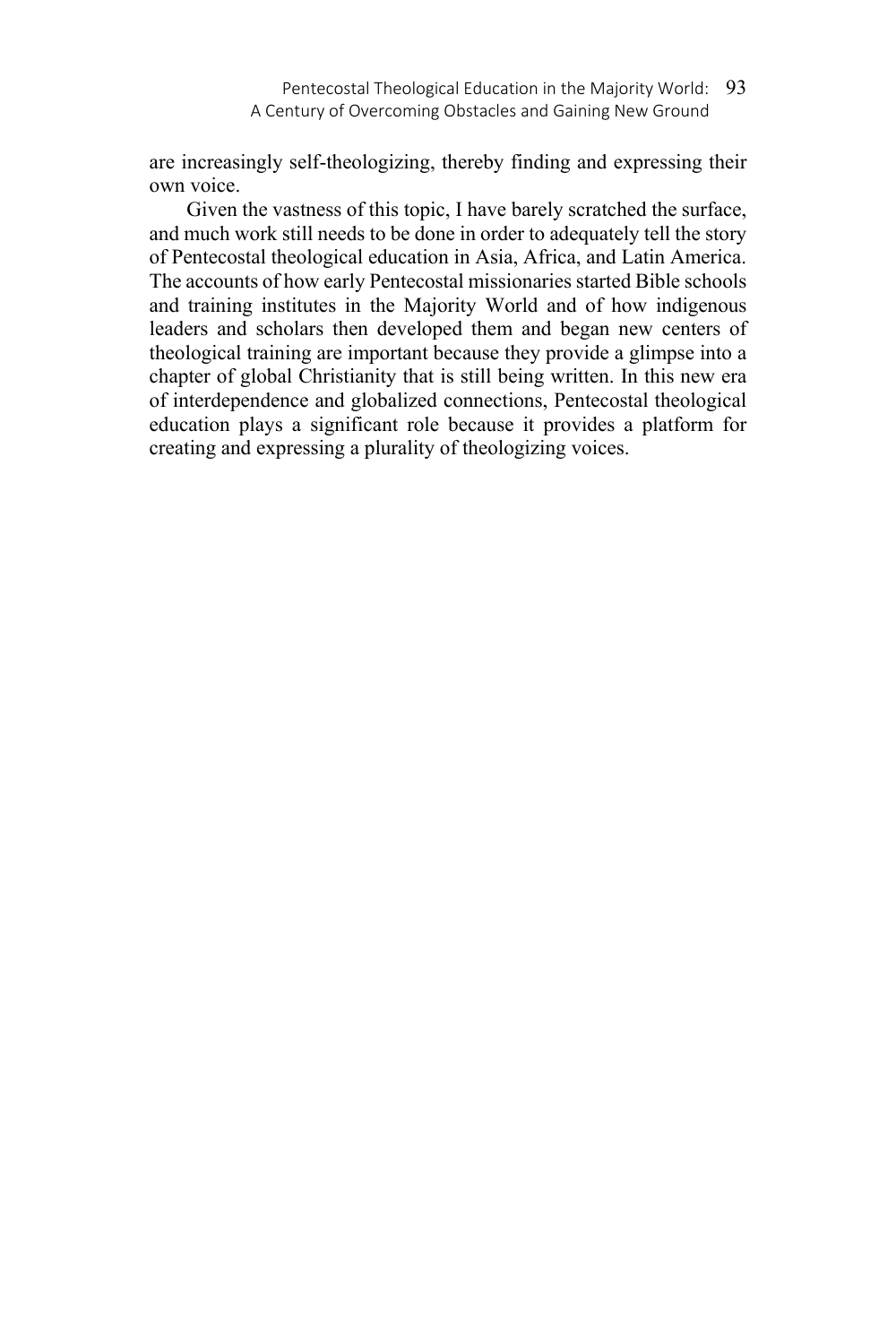## **Works Cited**

Anderson, Allan H. *An Introduction to Pentecostalism: Global Charismatic Christianity*. 2nd ed. Cambridge, UK: Cambridge University Press, 2014.

\_\_\_\_\_\_\_\_. *Spreading Fires: The Missionary Nature of Early Pentecostalism*. Maryknoll, NY: Orbis Books, 2007.

\_\_\_\_\_\_\_\_. *To the Ends of the Earth: Pentecostalism and the Transformation of World Christianity*. New York: Oxford University Press, 2013.

Bangura, Joseph Bosco. "Theological Education for a Religiously Radicalized World: An African Pentecostal Assist." *International Review of Mission* 106, no. 1 (June 2017): 151-66.

- Bosch, David J. *Transforming Mission: Paradigm Shifts in Theology of Mission*. Maryknoll, NY: Orbis Books, 2011.
- Carter, John F. "Reflections of the Current President." In *Reflections on Developing Asian Pentecostal Leaders: Essays in Honor of Harold Kohl*, edited by A. Kay Fountain, 39-44. Baguio City, Philippines: APTS Press, 2014.
- Chai, Teresa. "Pentecostal Theological Education and Ministerial Formation." In *Pentecostal Mission and Global Christianity*, edited by Wonsuk Ma, Veli-Matti Kärkkäinen, and J. Kwabena Asamoah-Gyadu, 343-59. Eugene, OR: Wipf and Stock, 2014.
- Chan, Simon. *Grassroots Asian Theology: Thinking the Faith from the Ground Up*. Downers Grove, IL: IVP Academic, 2014.
- Chesnut, Arthur B. "Undated Manuscript." Available through the Assemblies of God World Missions (AGWM) archives, Springfield, MO.

Engcoy, Dynnice Rosanny D. "A Historical Sketch of Wonsuk and Julie Ma." In *A Theology of the Spirit in Doctrine and Demonstration: Essays in Honor of Wonsuk and Julie Ma*, edited by Teresa Chai, 1-17. Eugene, OR: Wipf and Stock, 2014.

\_\_\_\_\_\_\_\_. "Fulfilling a Vision: Reaching and Training in Many Nations." In *Training Asians to Reach the World: Essays Honoring Everett and Evelyn McKinney for 50 Years in Missions*, edited by Dave Johnson, 5-20. Baguio City, Philippines: APTS Press, 2019.

- Hittenberger, Jeffrey S. "Globalization, 'Marketization', and the Mission of Pentecostal Higher Education in Africa." *Pneuma* 26, no. 2 (Fall 2004): 182-215.
- Hosack, James, and Alan R. Johnson. "Pentecostalism in Thailand." In *Global Renewal Christianity: Spirit-Empowered Movements Past,*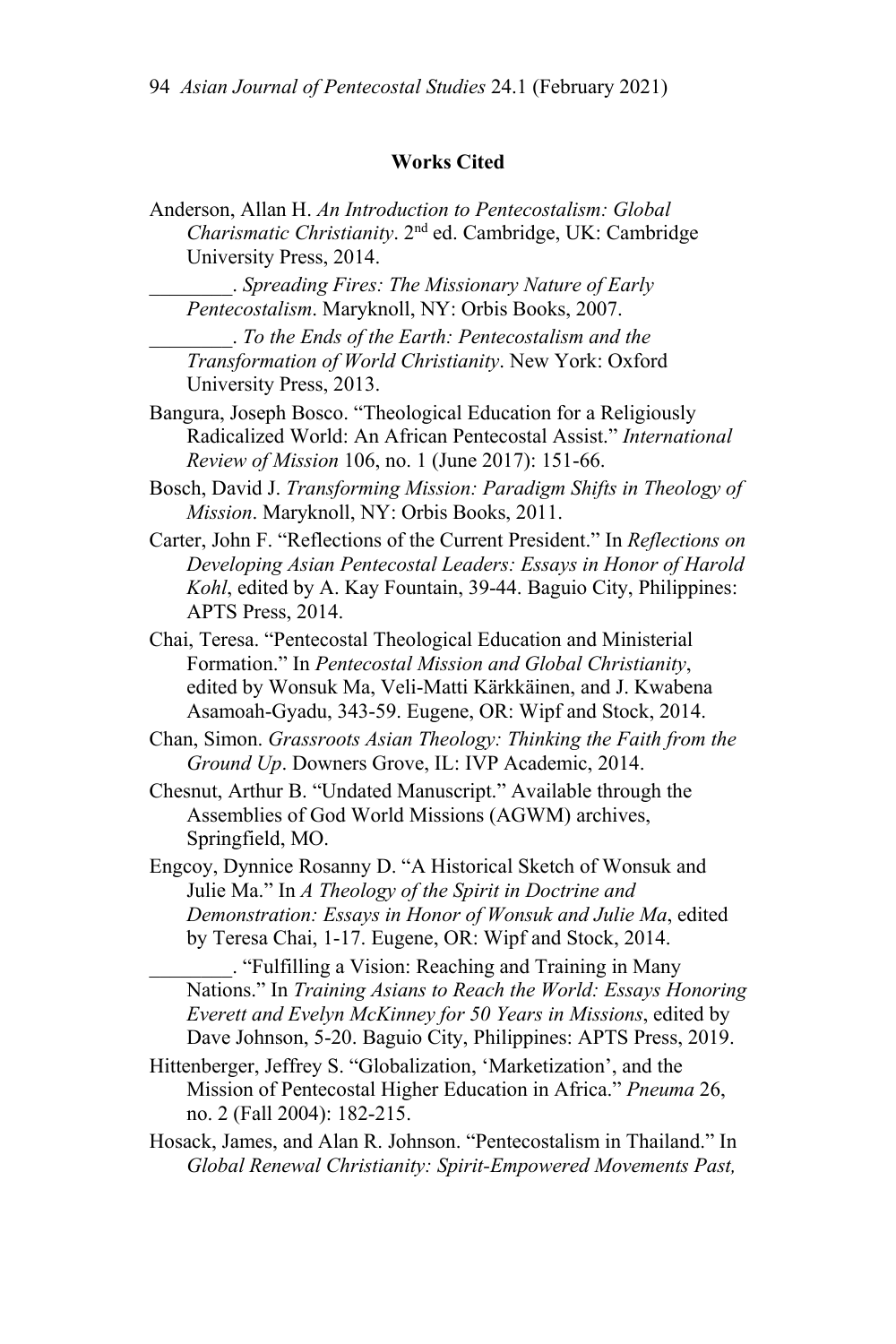Pentecostal Theological Education in the Majority World: 95 A Century of Overcoming Obstacles and Gaining New Ground

*Present, and Future*. Vol. 1, *Asia and Oceania*, edited by Vinson Synan and Amos Yong, 196-212. Lake Mary, FL: Charisma House, 2016.

- Houlihan, Robert W. "Assessing Missional Ministries in the Pentecostal Church." In *Theological Education in a Cross-Cultural Context: Essays in Honor of John and Bea Carter*, edited by A. Kay Fountain, 79-102. Baguio City, Philippines: APTS Press, 2016.
- Johnson, David M. *Led by the Spirit: The History of the American Assemblies of God Missionaries in the Philippines*. Pasig City, Philippines: ICI Ministries, 2009.
- Kay, William K. *Pentecostalism*. London: SCM Press, 2009.
- Kelley, George M. "The Gospel in Foreign Lands." *The Pentecostal Evangel* (April 1929): 10.
- King, Gerald W. *Disfellowshiped: Pentecostal Responses to Fundamentalism in the United States, 1906–1943*. Eugene, OR: Wipf and Stock, 2011.
- Kohl, Harold. "F.E.A.S.T.—A Year of Beginning." *The Pentecostal Voice* (May 1965): 6-7.
- Land, Steven J. *Pentecostal Spirituality: A Passion for the Kingdom*. London: Sheffield Academic Press, 2003.
- Lee, Younghoon. "Pentecostal Mission in the Third Christian Millennium: An Introduction." In *Pentecostal Mission and Global Christianity: An Edinburgh Centenary Reader*, edited by Younghoon Lee and Wonsuk Ma, 1-9. Oxford, UK: Regnum Books International, 2018.

\_\_\_\_\_\_\_\_. "The Life and Ministry of David Yonggi Cho and The Yoido Full Gospel Church." In *David Yonggi Cho: A Close Look at His Theology and Ministry*, edited by Wonsuk Ma, William W. Menzies, and Hyeon-sung Bae, 3-26. Baguio City, Philippines: APTS Press, 2004.

- Lewis, Paul W. "Explorations in Pentecostal Theological Education." *Asian Journal of Pentecostal Studies* 10, no. 2 (July 2007): 161-76.
- Ma, Wonsuk. "Pentecostal Eschatology: What Happened When the Wave Hit the West End of the Ocean." *Asian Journal of Pentecostal Studies* 12, no. 1 (2009): 95-112.

Ma, Julie C., and Wonsuk Ma. *Mission in the Spirit: Towards a Pentecostal/Charismatic* Missiology. Eugene, OR: Wipf and Stock, 2010.

McGee, Gary B. *Miracles, Missions, and American Pentecostalism*. Maryknoll, NY: Orbis Books, 2010.